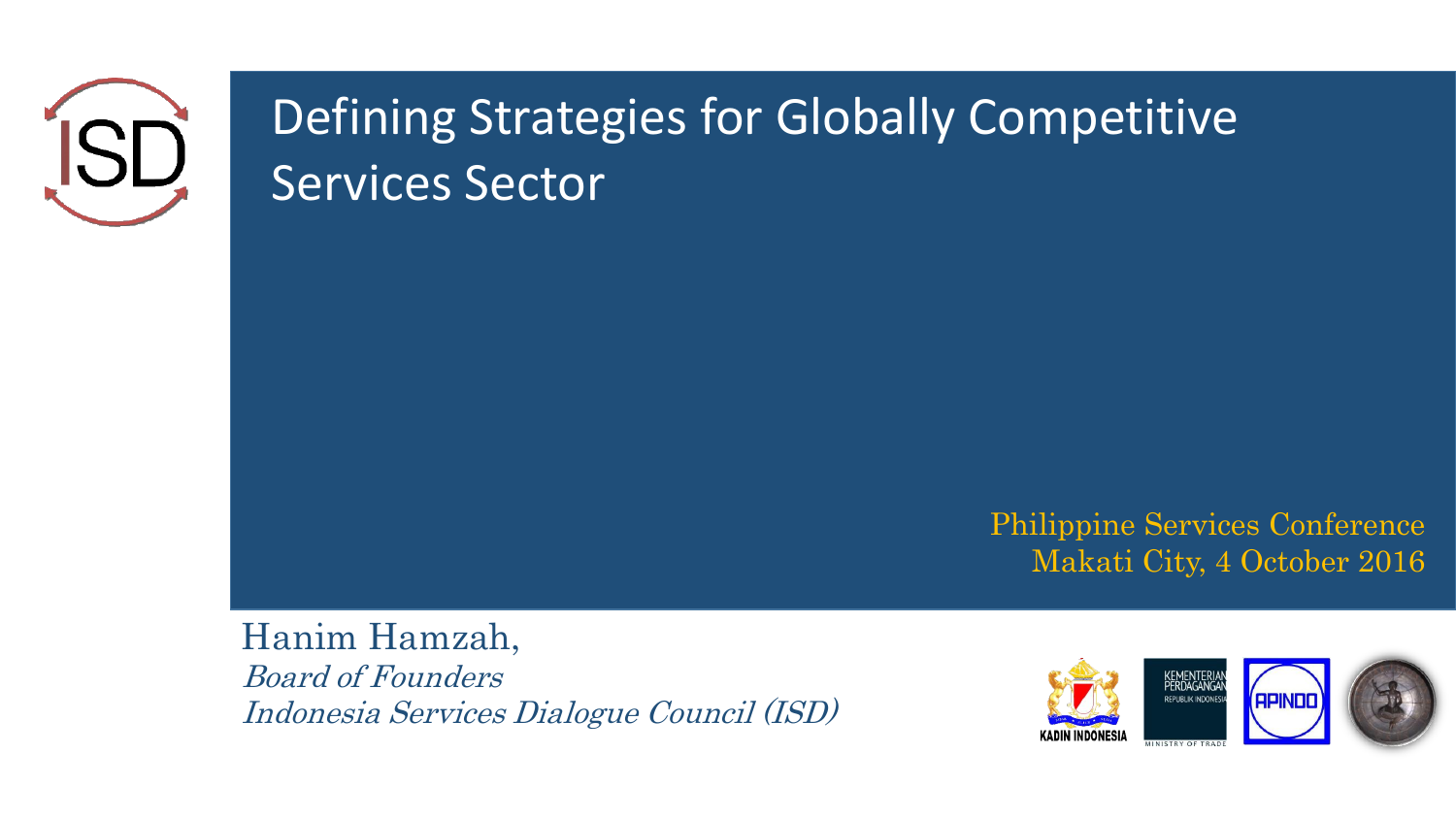

- 1. Services Sector in Indonesia
- 2. Services under RCEP
- 3. Services under TPP
- 4. Case Studies in Services Liberalization and Reforms
	- a. Indonesia (Airlines Services)
	- b. Indonesia (Logistics Services)
	- c. Malaysia (Higher Education Services)
	- d. Singapore (Financial Services)
- 5. Indonesia's Effort in AFAS Commitments
- 6. Strategy to Increase Services' Competitiveness
- 7. Conclusion
- 8. References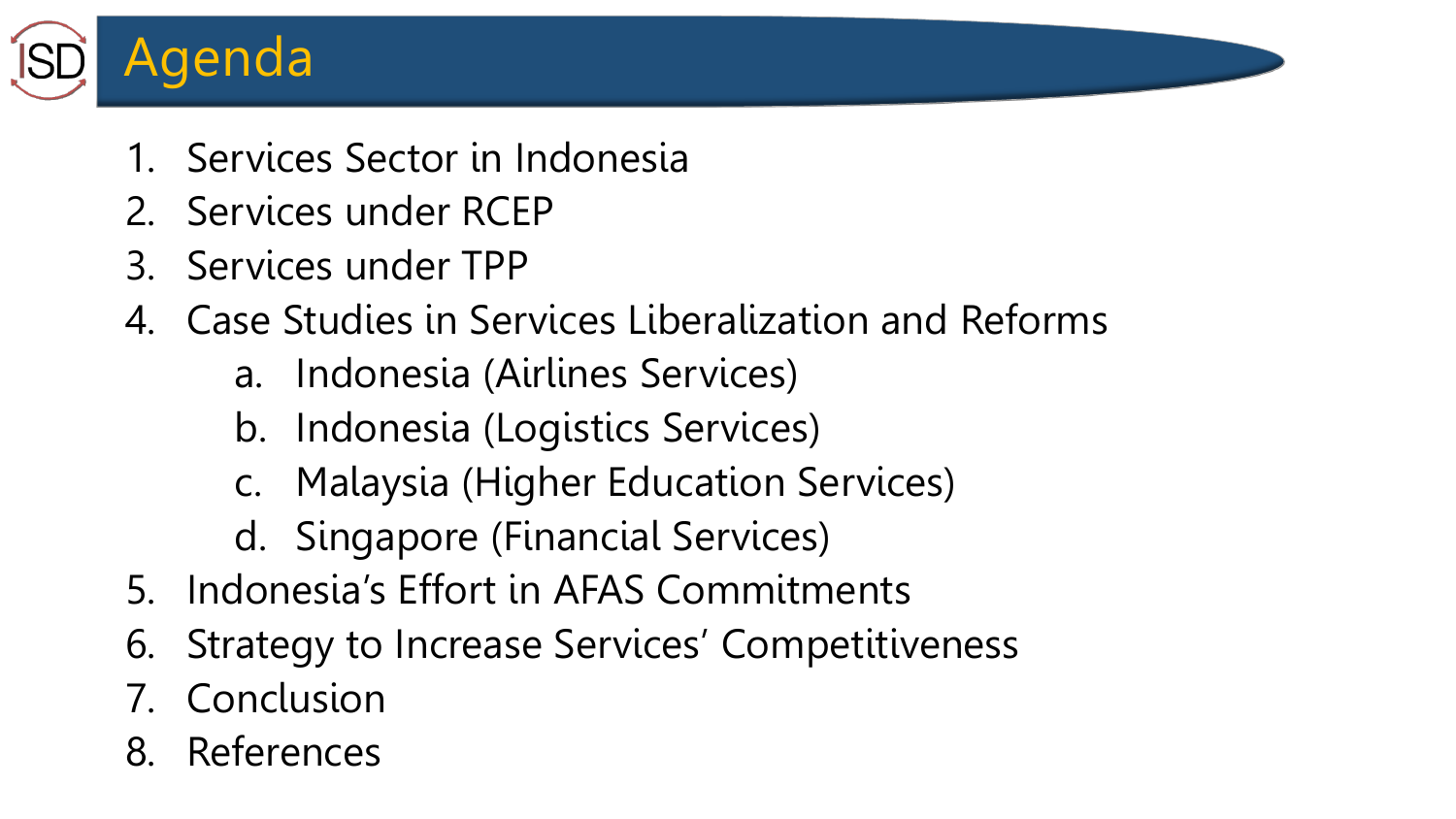## 1. Services Sector in Indonesia

- a) Make up 45% of GDP 43% of employment
	- $\triangleright$  About 60 million people employed in services, a 20 million increase in the last decade
- b) Services's share is on the rise, while agriculture and industry sectors' share in decline. See the graph below:

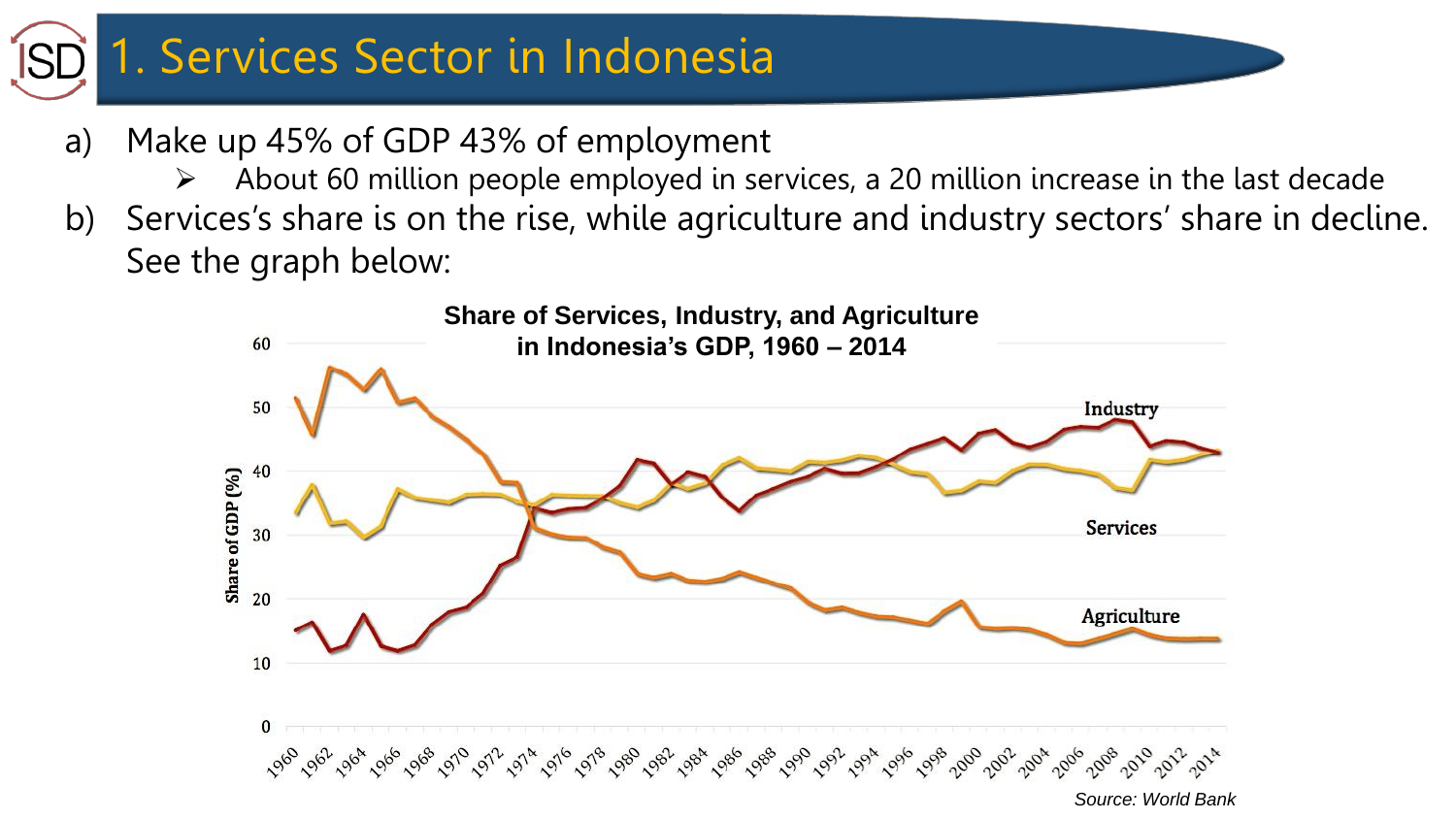# 1. Services Sector in Indonesia (continued)

- c) The main driver of Indonesia's economic growth and job creation.
	- $\triangleright$  Rising contribution to employment
	- $\triangleright$  Services sector has high female participation rate.
- d) Instrumental in poverty alleviation
- e) Grew at a higher rate than national growth and other sectors.
	- $\triangleright$  More than double of Agriculture and Industry sectors
	- $\triangleright$  Highest growth in transportation and communication services
- f) Services sector grows with income.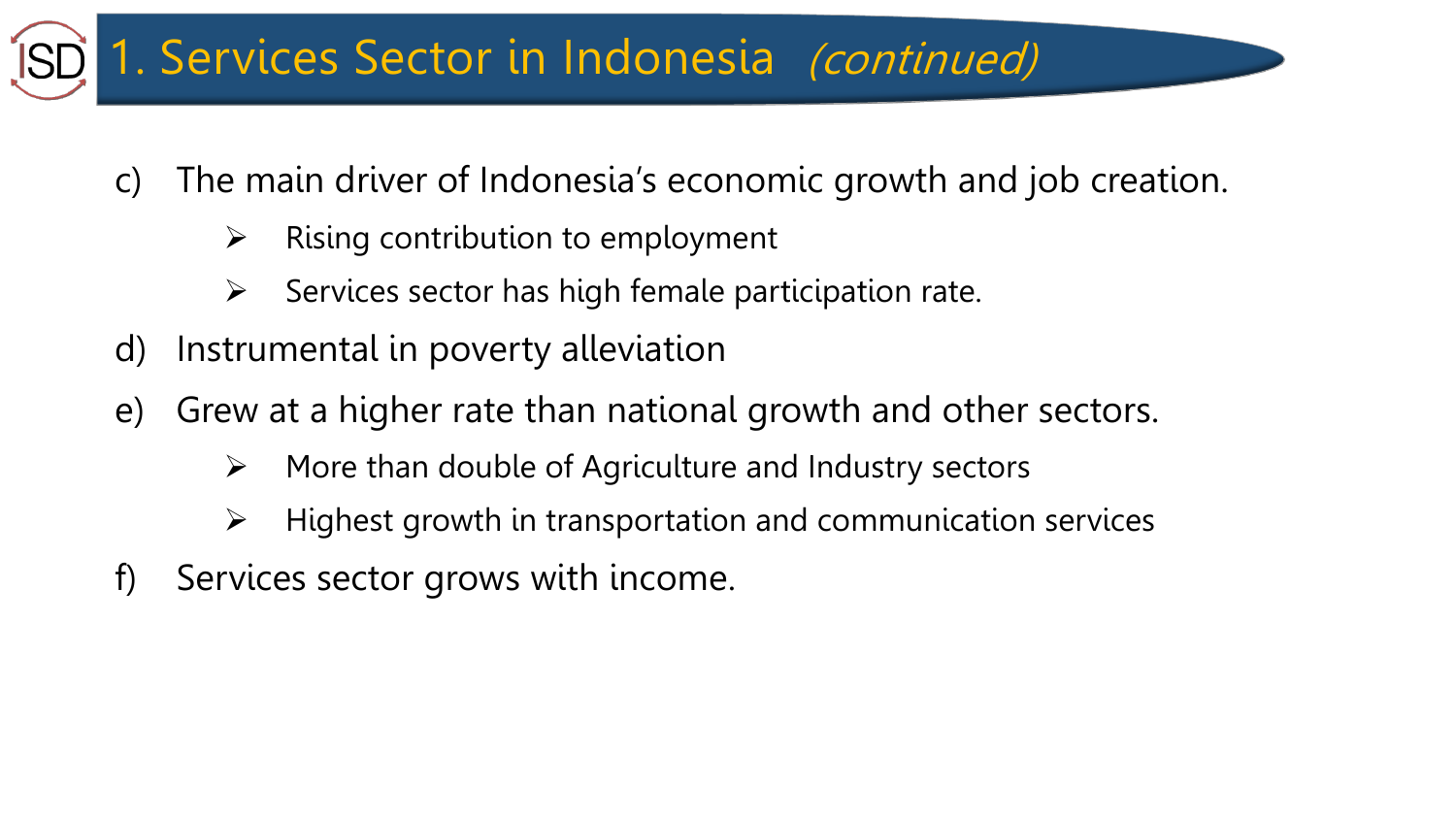# 1. Services Sector in Indonesia (continued)

g) However, despite rapid growth, Indonesia's services share of GDP remain below ASEAN. See the graph below:

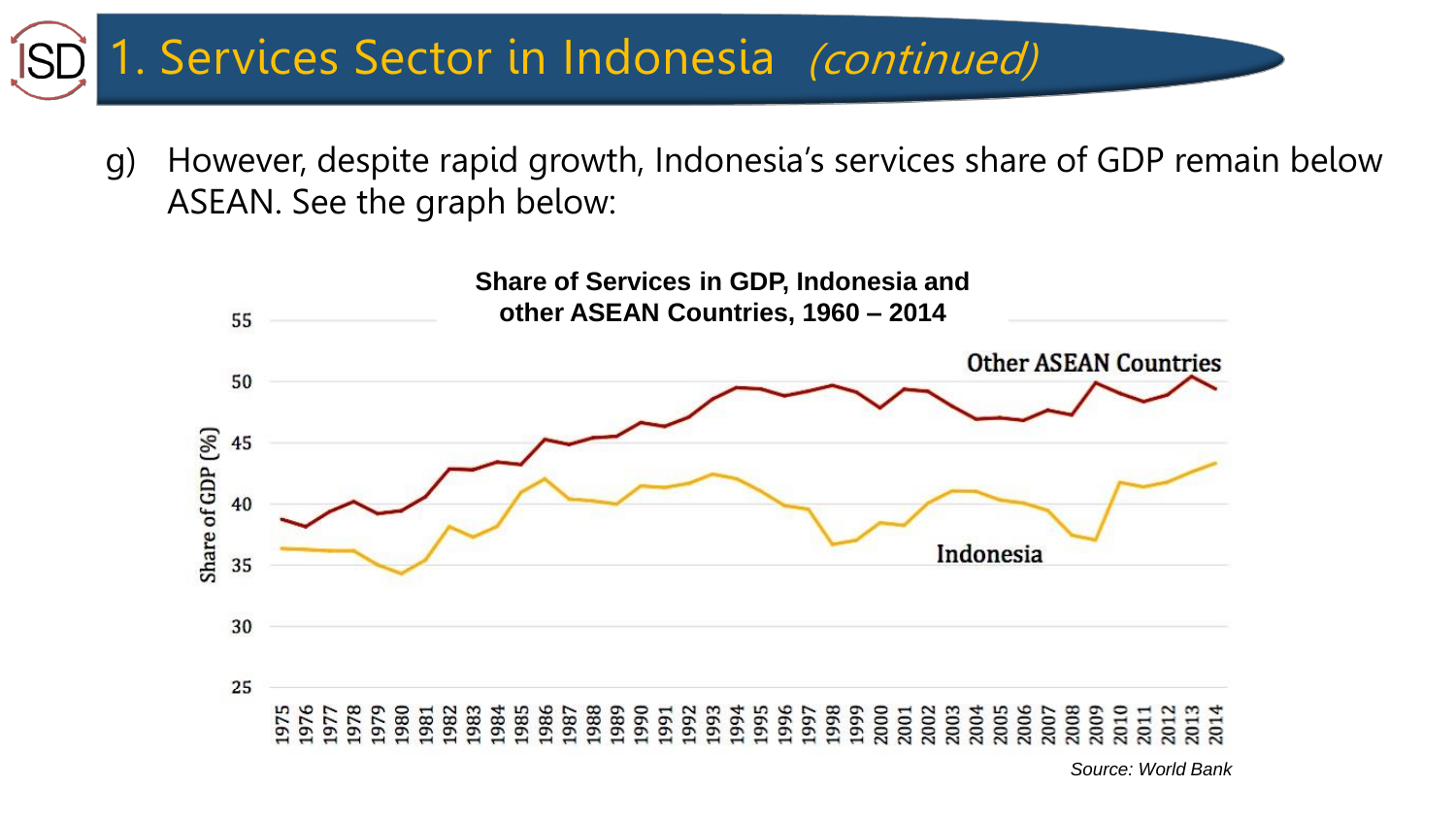#### 2. Services under Regional Comprehensive Economic Partnership (RCEP)

- a) ASEAN's share to total world's trade in services is still far below the other 6 non-ASEAN countries in the RCEP. See the graph on the right:
- b) However, ASEAN's annual growth in services sector and investment are relatively high, with 12% and 22% respectively.
- c) RCEP aims to advance integration in services and investment among its members.
	- i. Thus, RCEP could help **achieve one of key elements** of the AEC, i.e., "ASEAN investment integration"
	- ii. RCEP could also create momentum for the on-

going rapid growth of services sector and FDIs in

- d) RCEP could facilitate the three **previous investment integration reforms** in ASEAN, i.e.:<br>ASEAN,
	- i. ASEAN Investment Guarantee Agreement (IGA) in 1987
	- ii. ASEAN Investment Area (AIA) in 1998
	- iii. ASEAN Comprehensive Investment Agreement (ACIA) 2009

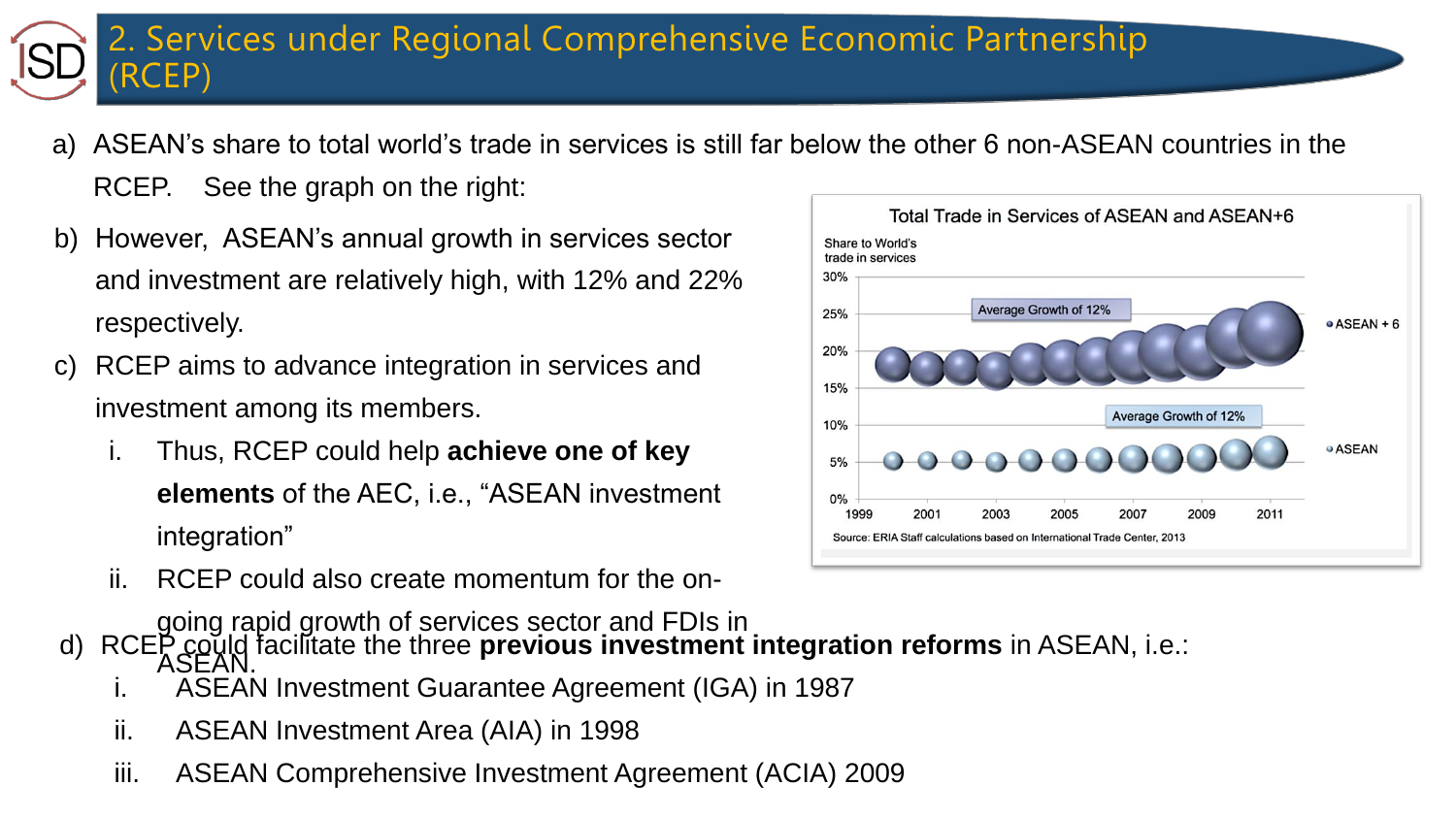

- a) One of key elements of TPP is to increase trade in services sector and investment in Asia Pacific.
	- i. This could boost FDIs on services in ASEAN, which is relatively low compared to FDIs on goods/production.
- b) However, the TPP puts a strong emphasis on lowering regulation on technological and broadband services. The impacts, for example:
	- i. ASEAN startups may face greater challenges with the arrival of tech giants from the United States such as Google and Uber
	- ii. Could result in increasing competition among telecom giants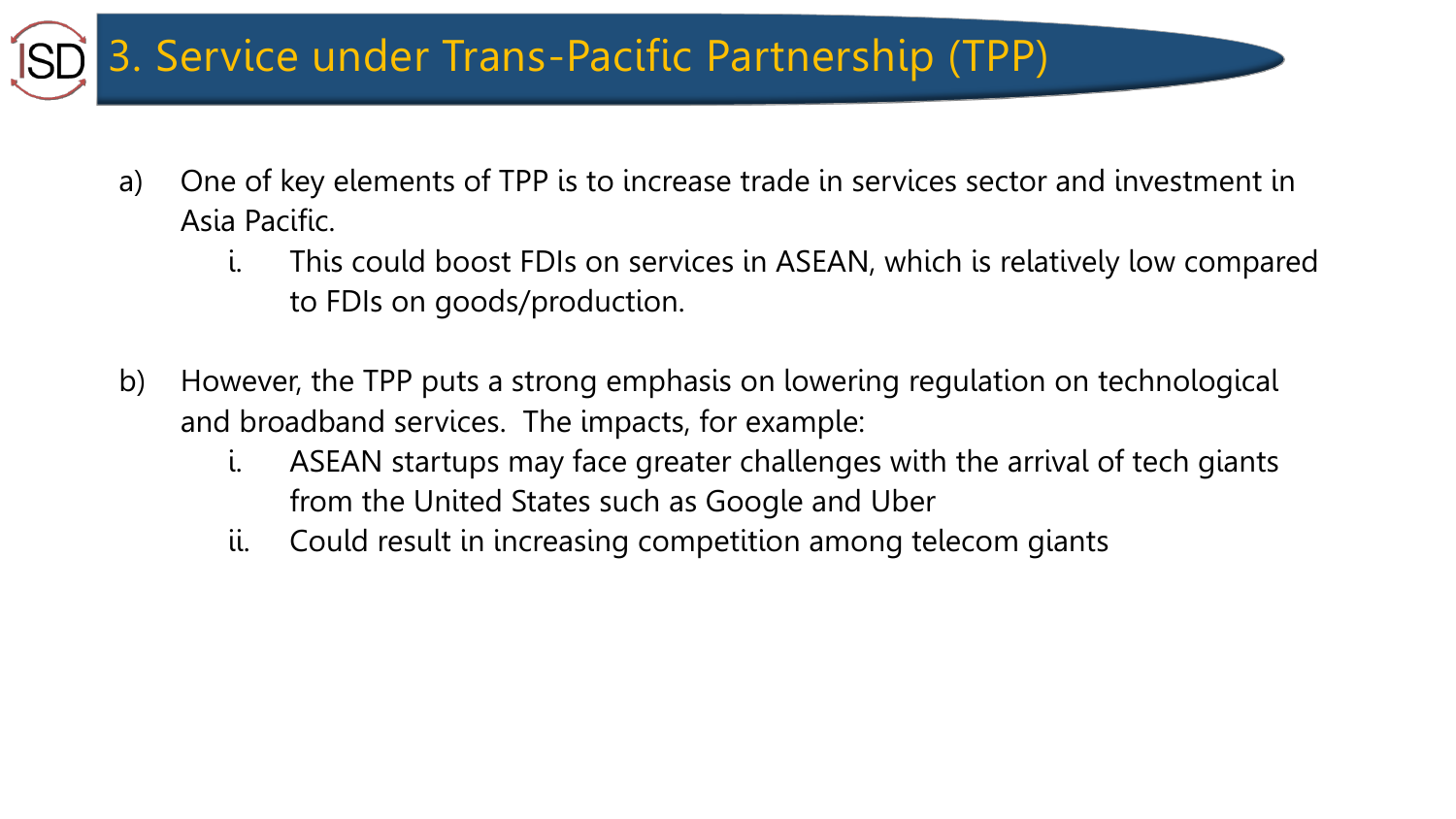

### Case Studies:

- a) Air transportation services in **Indonesia**
- b) Logistics services in **Indonesia**
- c) Higher education services in **Malaysia**
- d) Financial services in **Singapore**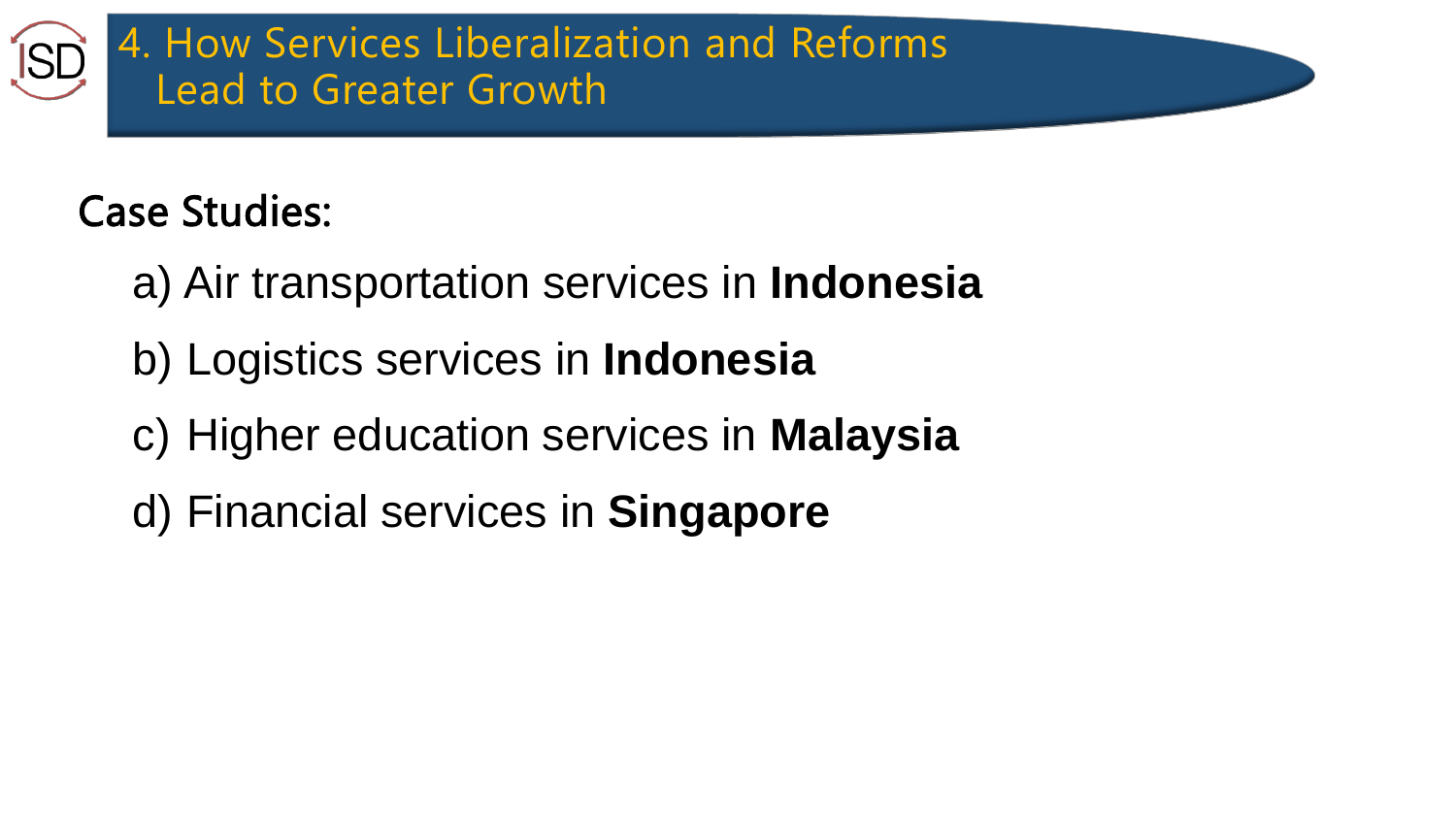### 4. a. Case Study: Indonesia (Air Transport Liberalization)

#### **Reforms include:**

- a) Aviation Policies deregulation in 1990s from being very restrictive to more marketoriented.
- b) Domestic Aviation Market reforms, e.g.: easier licenses allowance to new companies.
- c) Initial public offering as part of the state-owned Garuda's debt restructuring.

#### **Results:**

- a) Indonesia started with 1 state-owned airline company, now has 17 private domestic airlines and a total of 27 scheduled airlines.
- b) Competition from private airlines encouraged domestic airlines' improvement and competitiveness.
- c) Rapid growth in domestic market demands, further creates jobs in air transportation services.
- d) Indonesia air travel has increased five fold from 2000 to 2011, and now the  $5<sup>th</sup>$  largest domestic air market in the world and world and world and world and world and world and world and world and world and world and world and world and world and world and world and world and world and world and world and world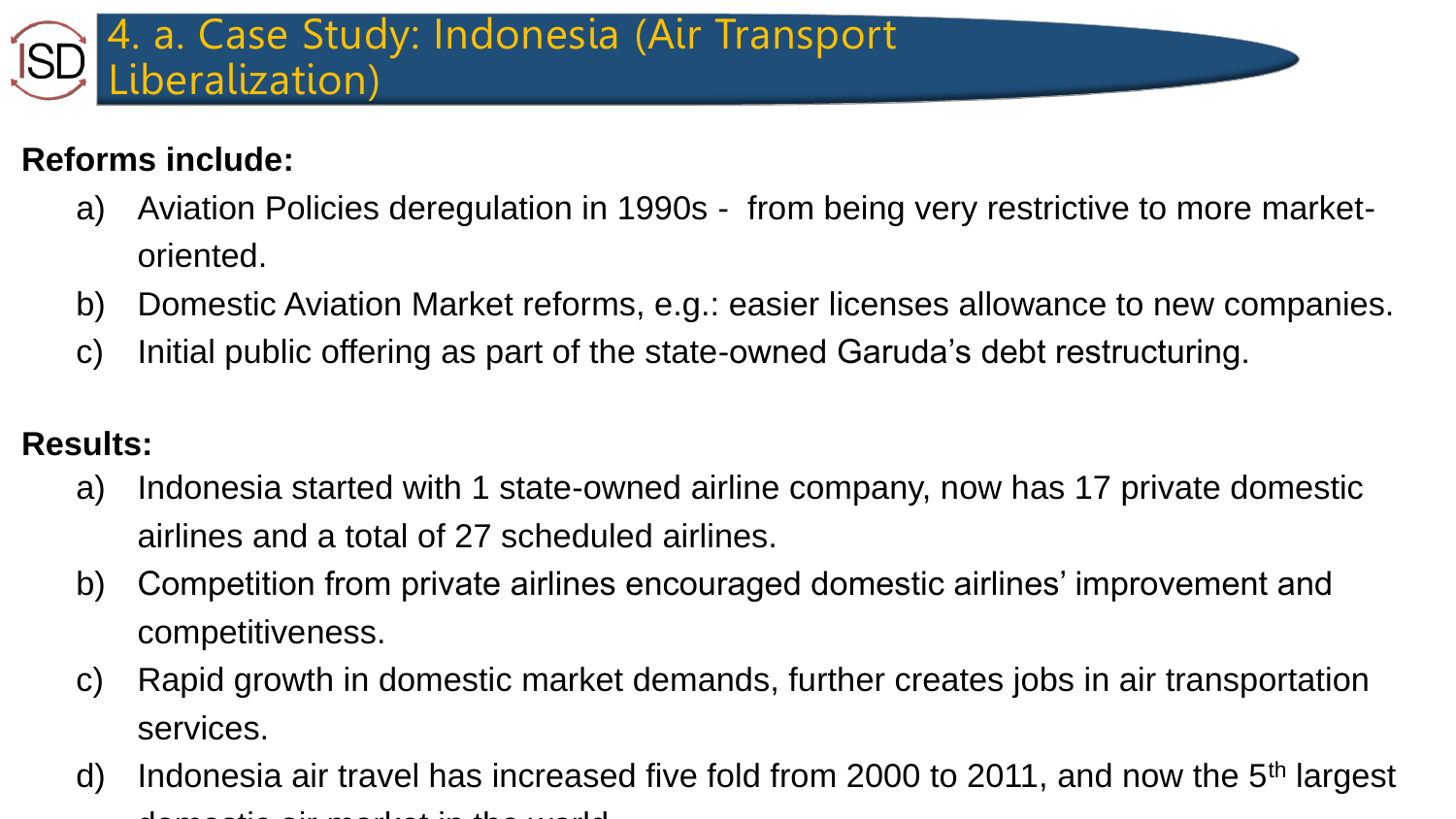## 4. b. Case Study: Indonesia (Logistic Services)

#### **On going issues:**

- a) High shipping and inventory costs.
- b) Further relaxation in custom regulations needed to increase the flow of exported and imported goods.
- c) Unbalanced distribution of logistic services currently very concentrated in Java

#### **Reforms include:**

- a) Logistic reforms still considered to be low.
- b) However, there have been recent efforts in Logistic reforms, especially in border agency area.
- c) Some relaxation in logistic regulation.

#### **Results so far:**

a) Indonesia's Logistic Performance Index increases from 2.76 in 2010 to 3.08 in 2014 (from  $75<sup>th</sup>$  position in 2010 to  $53<sup>rd</sup>$  in 2014).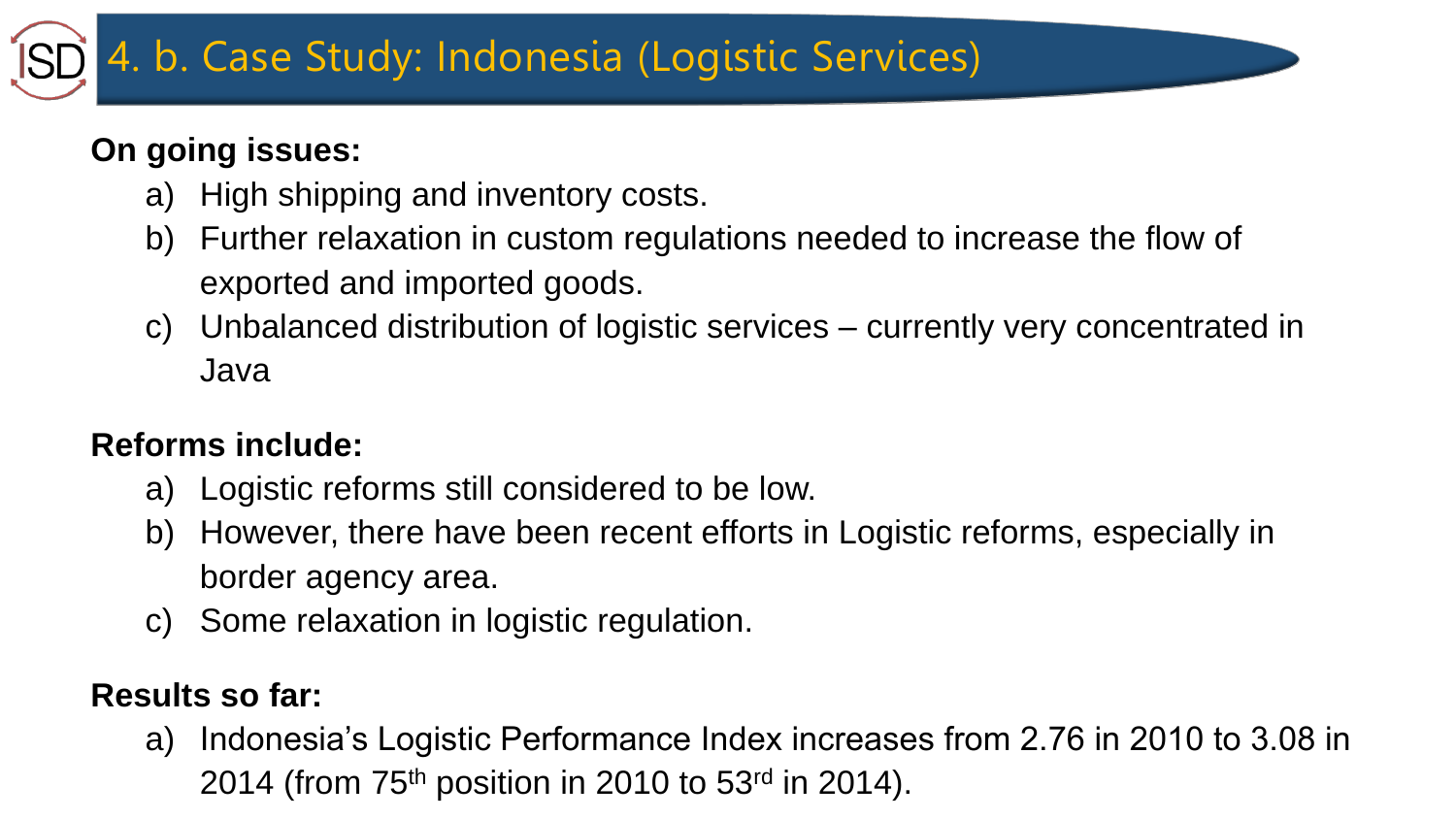### 4. c. Case Study: Malaysia (Higher Education Services)

#### **Reforms include:**

- a) Changes in education and immigration policy in the 1990s, e.g.:
	- i. Allowing private institutions and foreign universities to offer tertiary degrees
	- ii. Encouraging the recognition of degrees internationally
	- iii. Easier migration and visa policies for foreign students

#### **Results:**

- a) Greater revenues from "consumption abroad," i.e. from foreign students in the country.
	- i. From 2003 2011, the number of International students in the country more than tripled, mostly from Indonesia and China.
- b) Competition from foreign higher education has led to better domestic education service providers.
- c) Solved excessive domestic demands for tertiary education problem from the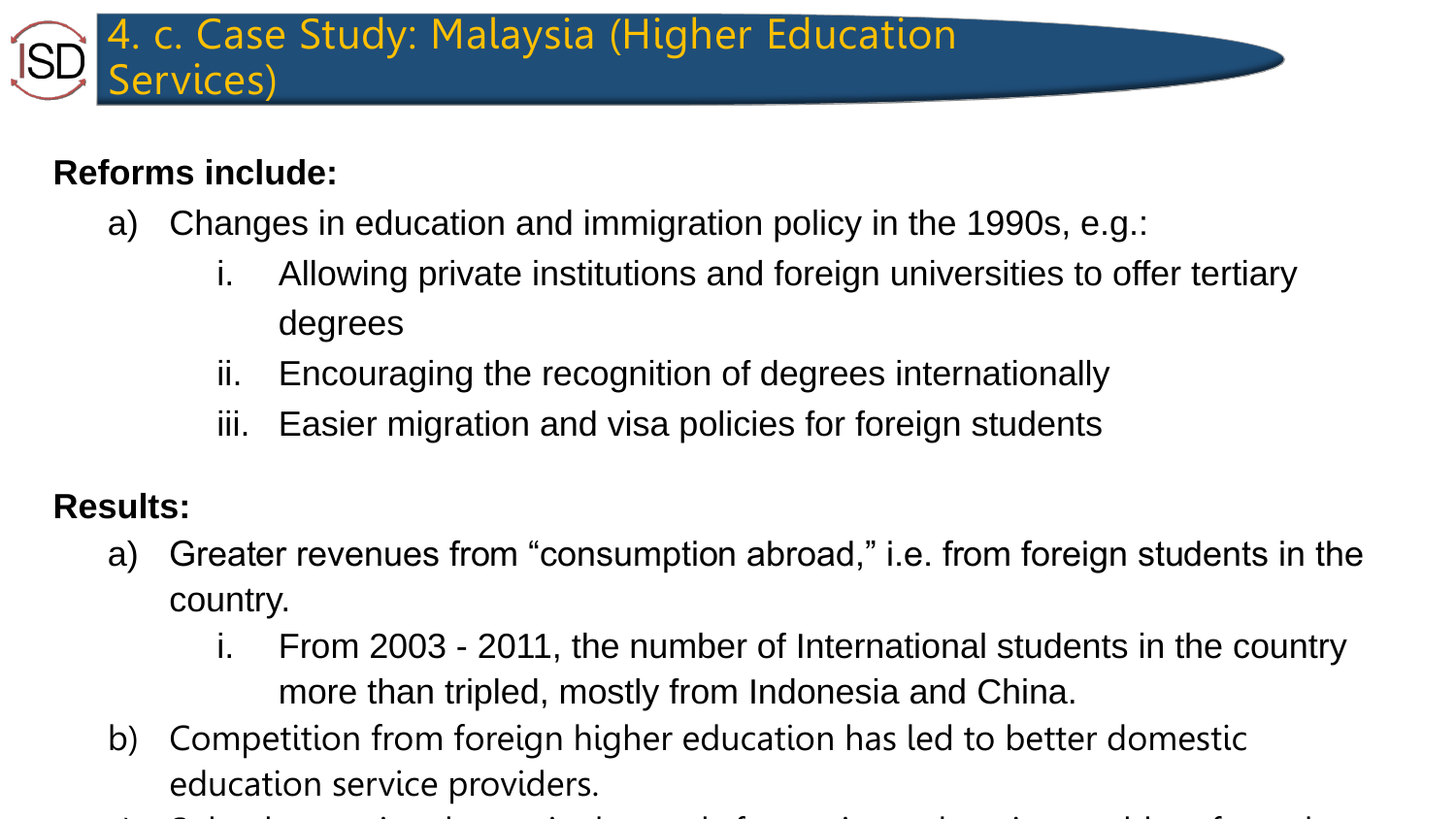## 4. d. Case Study: Singapore (Financial Services)

#### **Reforms include:**

- a) Singapore's Monetary Authority (MAS) adopted policies to protect retail banking in 1970s.
- b) This includes the introduction of Qualifying Full Bank (QFB) program, i.e., new banking licenses.
- c) The removal of 40% limit on foreign shareholding of local banks.
- d) Increasing transparency by strengthening regulatory framework through more demanding disclosure standards, liquidity support, and deposit guarantees.
- e) Bilateral and multilateral agreements to fasten reforms.

#### **Results:**

- a) A rapid growth in exports and imports of insurance and financial services
- b) Since the 2000s, finance has become the biggest contributor to trade services surplus.
- c) Maintained itself as the financial center in the ASEAN region.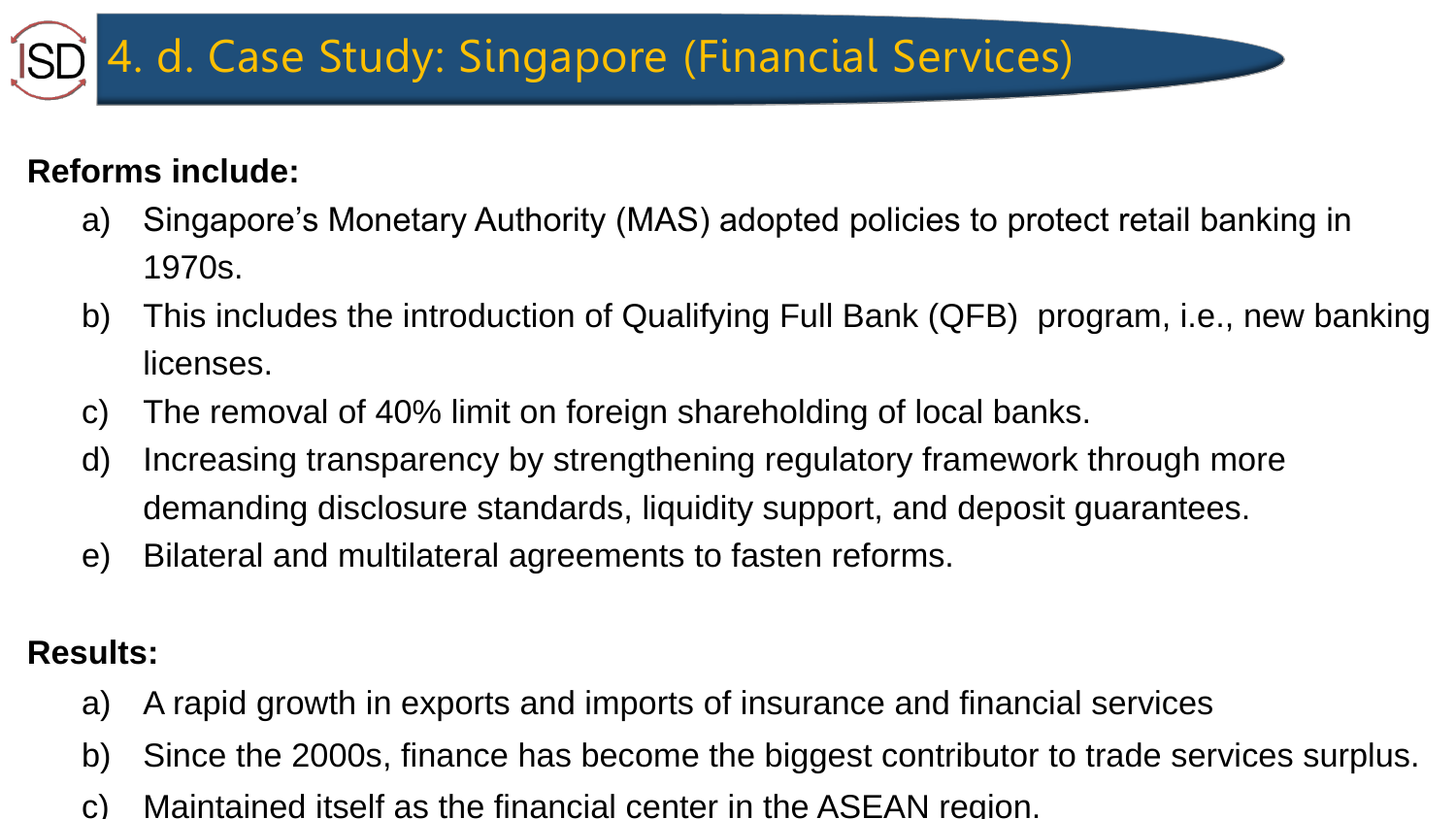### 5. Indonesia's Efforts in AFAS and AEC **Commitments**

- a) Three presidential instructions for economic reforms for AEC commitments in 2008, 2011, and 2014
- b) The creation of the National Committee of AEC
- c) On-going reforms in National Logistic Systems
- d) Relaxation in Licenses for Indonesia National Single Window (INSW)
- e) Fewer bureaucracies, e.g., Ministry of Trade as the gateway for International Trade
- f) Strengthening the role of National Standards of Indonesia (SNI) to improve the quality of goods and services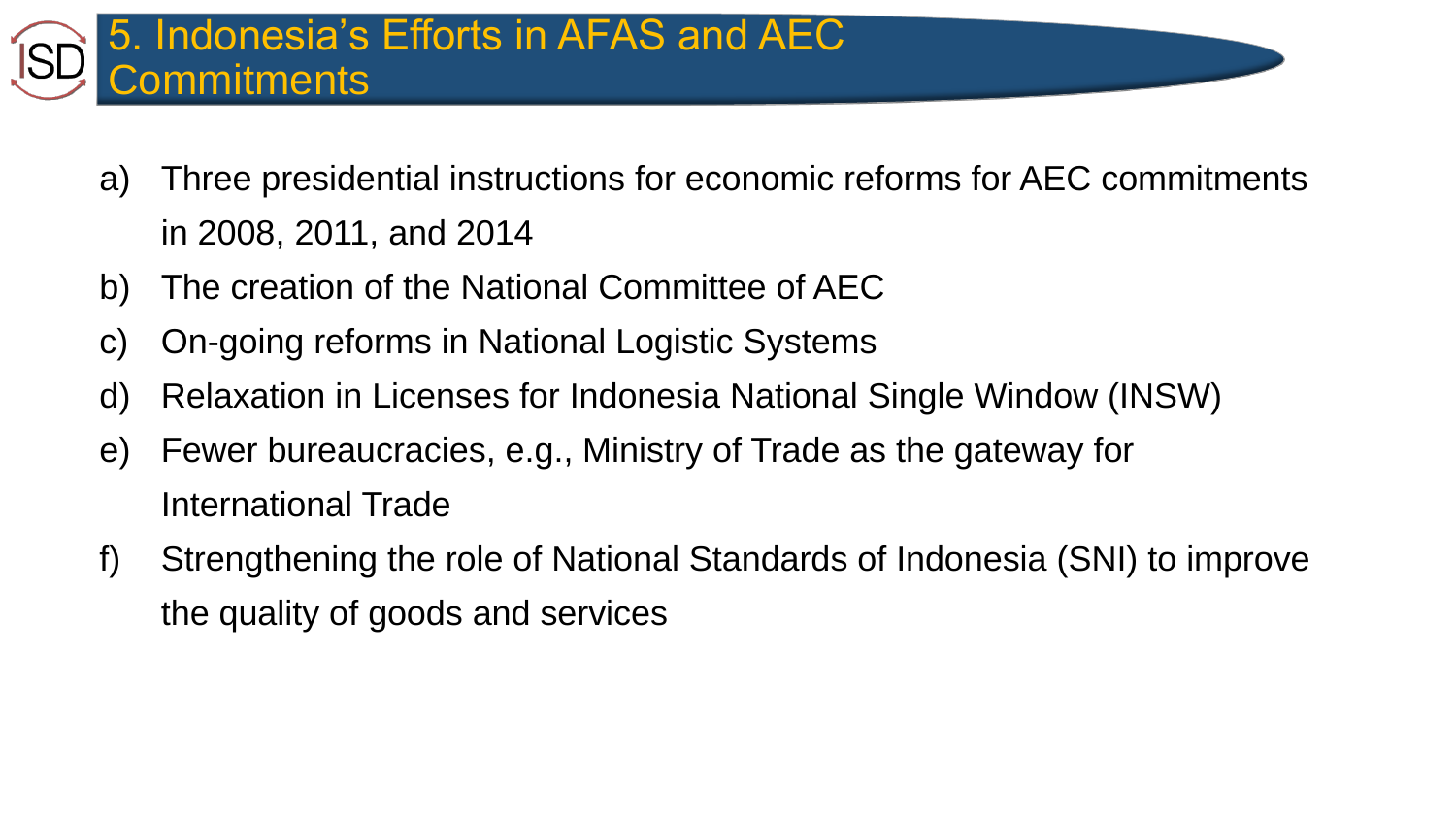- a) Increase market access, i.e., reduce barriers to entry,
	- i. to incentivize companies to develop innovations and offer quality services
- b) Reforms in the systems of licensing, registration and permit issuance,
	- i. to lower the cost of doing business
	- ii. to promote investment
- c) ASEAN Integration on trade in services should be through Mutual Recognition Arrangements (MRAs).
	- i. RCEP could be the platform for MRAs.
	- ii. RCEP as a pathway to make AEC's "free flow of trade in services" a reality.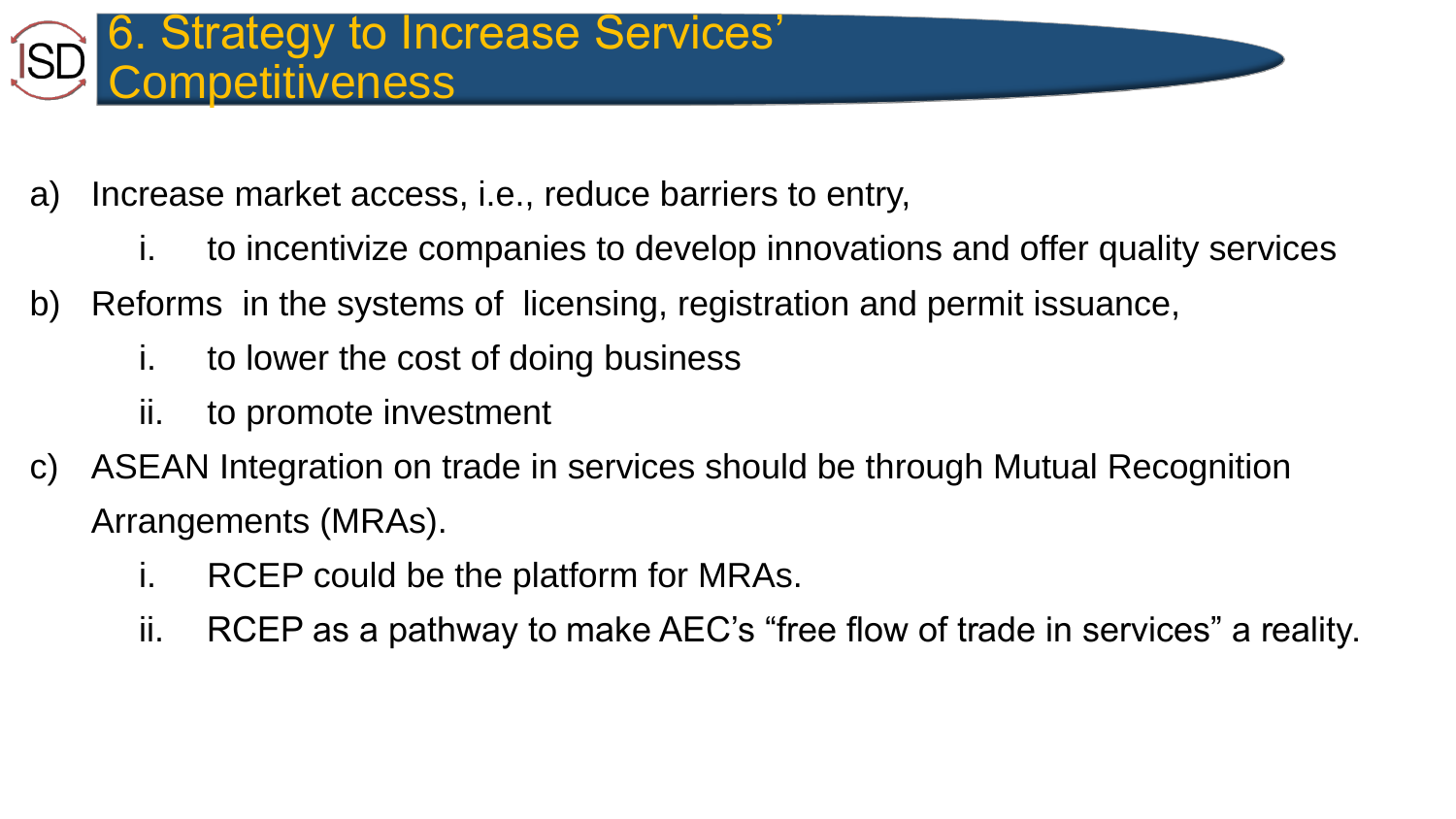

- d) Increase cooperation in services through dialogues and forums among ASEAN members,
	- to increase information of the services market
	- ii. to diversify production capacity, supply and distribution of services within and beyond ASEAN
- e) Reforms and improvements that provide better delivery of *Modes of Supply (*services in cross-border trade)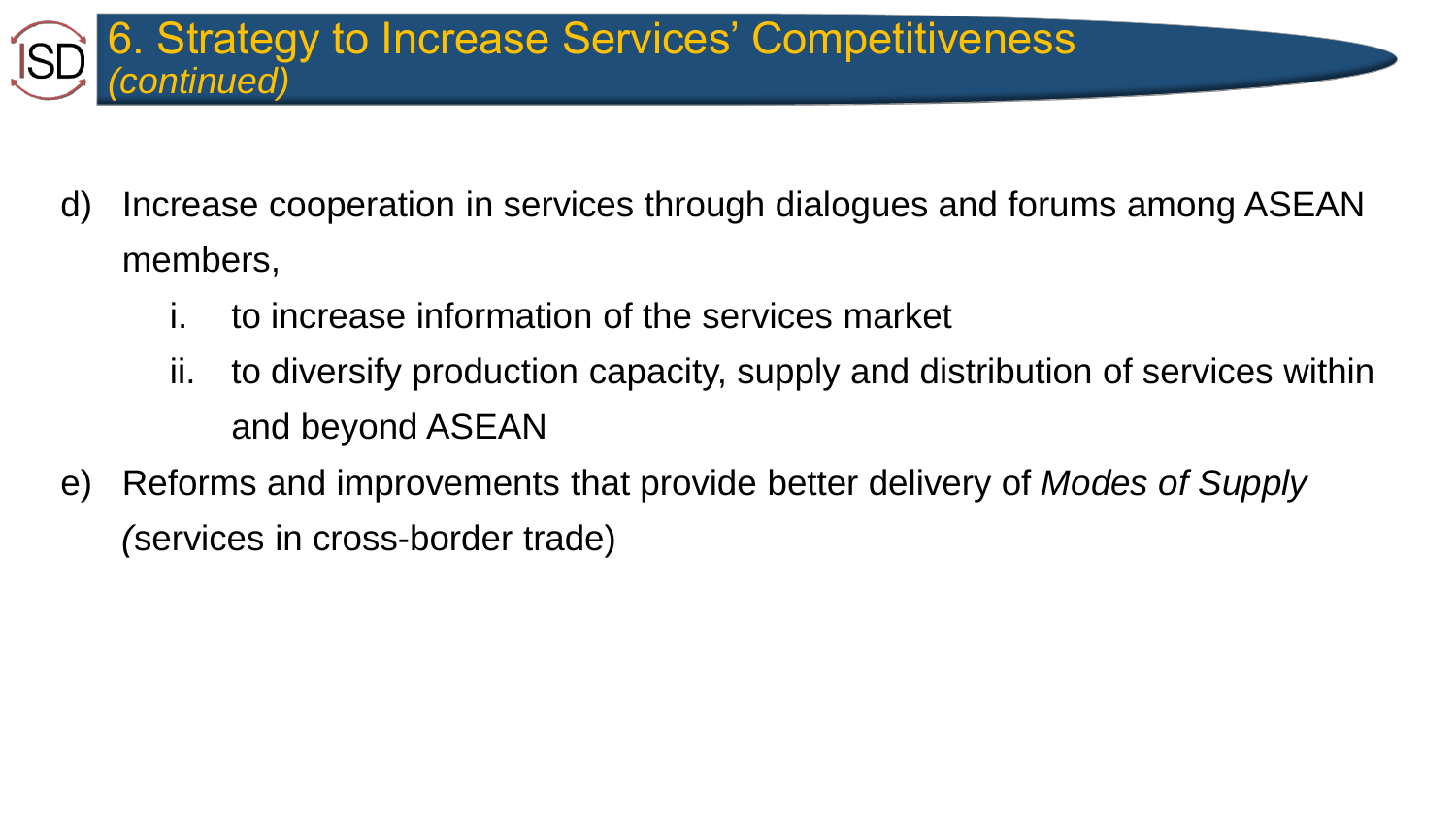

- a) Services restrictions are holding back growth and reducing competitiveness
- b) Removing services restrictions is a proven strategy to boost growth
- c) Case studies show that liberalization and reforms in services sector, when done correctly, can lead to overall growth.
- d) The RCEP could strengthen ASEAN's engagement in the global economy.
- e) The RCEP and TPP could used as pathways to APEC's Free Trade Area of the Asia-Pacific (FTAAP).
- f) Both could help build momentum for global trade reforms.
- g) Both are designed to mutually reinforce and deepen regional economic integration, which will enhance trade and investments flows in ASEAN.